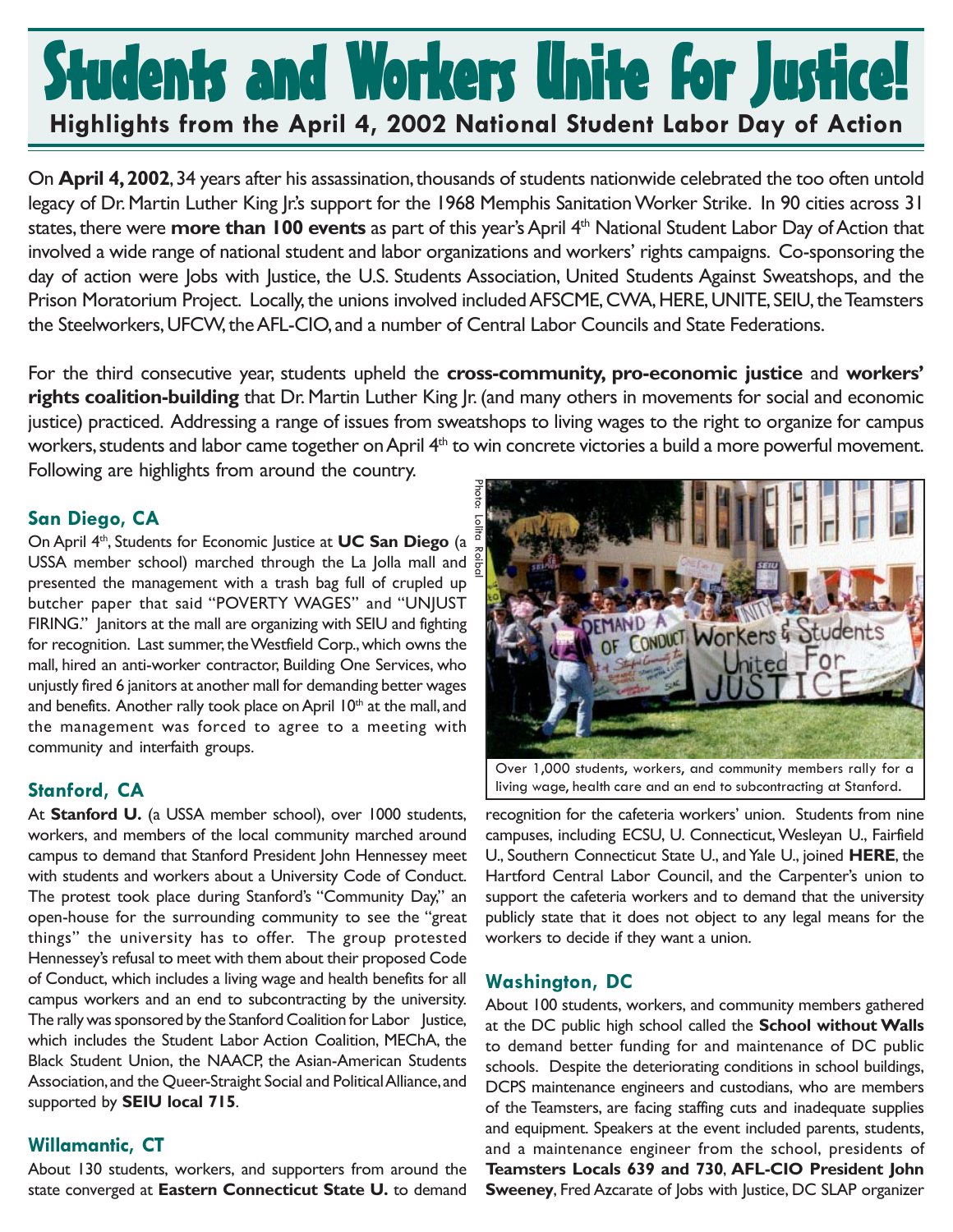Nick Laskowski, and a representative from the **DC Metro Labor Council**. The crowd included students from **GeorgeWashington U., American U., Georgetown U.,** and **DC public schools** and union members from the Teamsters, LIUNA, IUPAT, and HERE.



AFL-CIO President John Sweeney at DCPS School without Walls on April 4.

#### **Miami, FL**

In Miami, students and labor joined together for a spirited action organized by **South Florida Jobs with Justice** in support of workers at Mt. Sinai/St. Francis Nursing Home, where workers have been fighting to join **SEIU 1199**. Students from the **Youth Labor Movement**, the **U. of Miami**, and the **Youth Labor Activists High School** and members of many local community and labor organizations turned out for great speakers and music. Residents of the Nursing Home and even two police officers assigned to the action couldn't resist the energy of the crowd, and joined in with chanting and singing. Even though Management tried to 'dampen' the protestors spirits by letting the sprinklers come on twice during the action, JwJ just turned the music up. Management has accused SEIU 1199 of using Voodoo to scare the mostly Haitian workers into joining the union. In the words of Sister Edeline Clermont, "Was it Voodoo that made the workers vote for the union, or was it the Power of the People? It was the power of the people working together and supporting these workers!"



Students at Morehouse University rally to demand a living wage for campus workers.

#### **Atlanta, GA**

Nearly 200 rallied at **Morehouse College** on April 4, demanding a living wage for the janitors. The Morehouse Student-Labor Alliance organized the day's events, which began with a march from the Martin Luther King, Jr. Chapel and ended with a rally at Kilgore

Hall in the center of campus. Speakers included representatives of **SEIU Local 1985**, **Georgia AFL-CIO President Richard Ray**, a representative from the AFL-CIO's Organizing Institute, and SLAP co-coordinator Treston Faulkner. One week after the demonstration, organizer MSLA reported that the campus janitor's salaries had been increased by \$1, but the campaign for justice continues!

## **Hilo, HI**

Photo: Allison Fletcher

On April 4, Not with Our Money organized educational events at the **University of Hawaii** to promote awareness about the Sodexho, which runs the school's cafeteria and invests in private prisons. Students constructed a mock jail cell, gave away literature, condoms, and candy at a table outside the library, and held a speakout for students to express their opinions about the company. Students also presented the cafeteria's manager with a piece of collaborative artwork.

#### **Indianapolis, IN**

On April 4, No Sweat! **Indiana U.** (a USAS affiliate) and the **Earlham College** Progressive Student Union rallied at the Brylane Distribution Center gates with workers and **Indianapolis Jobs with Justice**. Workers at Brylane are organizing with **UNITE!** because of low wages, high injury rates, no pensions, high insurance, and harassment, and are demanding a card check recognition, though management has responded with an aggressive racist and anti-union campaign.

#### **Louisville, KY**

Over 150 union members, church-goers, students, and **Louisville JwJ** activists packed into the Zion Baptist Church in Louisville, KY to hear **Rev. James Orange** speak about Martin Luther King Jr's legacy of fighting for civil rights and workers' rights. The evening began with a showing of "At the River I Stand." The crowd then heard from local clergy, union leaders, and long-time activists, who encouraged everyone to take action for a living wage for workers in Louisville and Jefferson County. Over 100 postcards to the City Board of Alderman and to the County commission supporting the living wage were signed at the event!

#### **Boston, MA**

Photo: Treston Faulkner

On April 4<sup>th</sup>, Boston SLAP organized a rally for Equal Pay for Equal Work for subcontracted janitors at **Harvard U.**, and to launch a support campaign for Justice for Janitors throughout the Boston Area. About 80 students, workers, and community members joined in the protest to demand that Harvard "Put its Money where its Mouth is" and force sub-contractors to sign a contract with **SEIU local 254**. Students from **Boston College, Brandeis U., Simmons College**, and **Emerson College** were at the protest, and kicked off living wage campaigns on their own campuses!

#### **Ann Arbor, MI**

At the **University of Michigan**, Students Organized for Labor Equality (SOLE, a USAS affiliate) organized an action to demand that the University cut it's contract with the New Era Cap Company, where **CWA** members have been on strike since July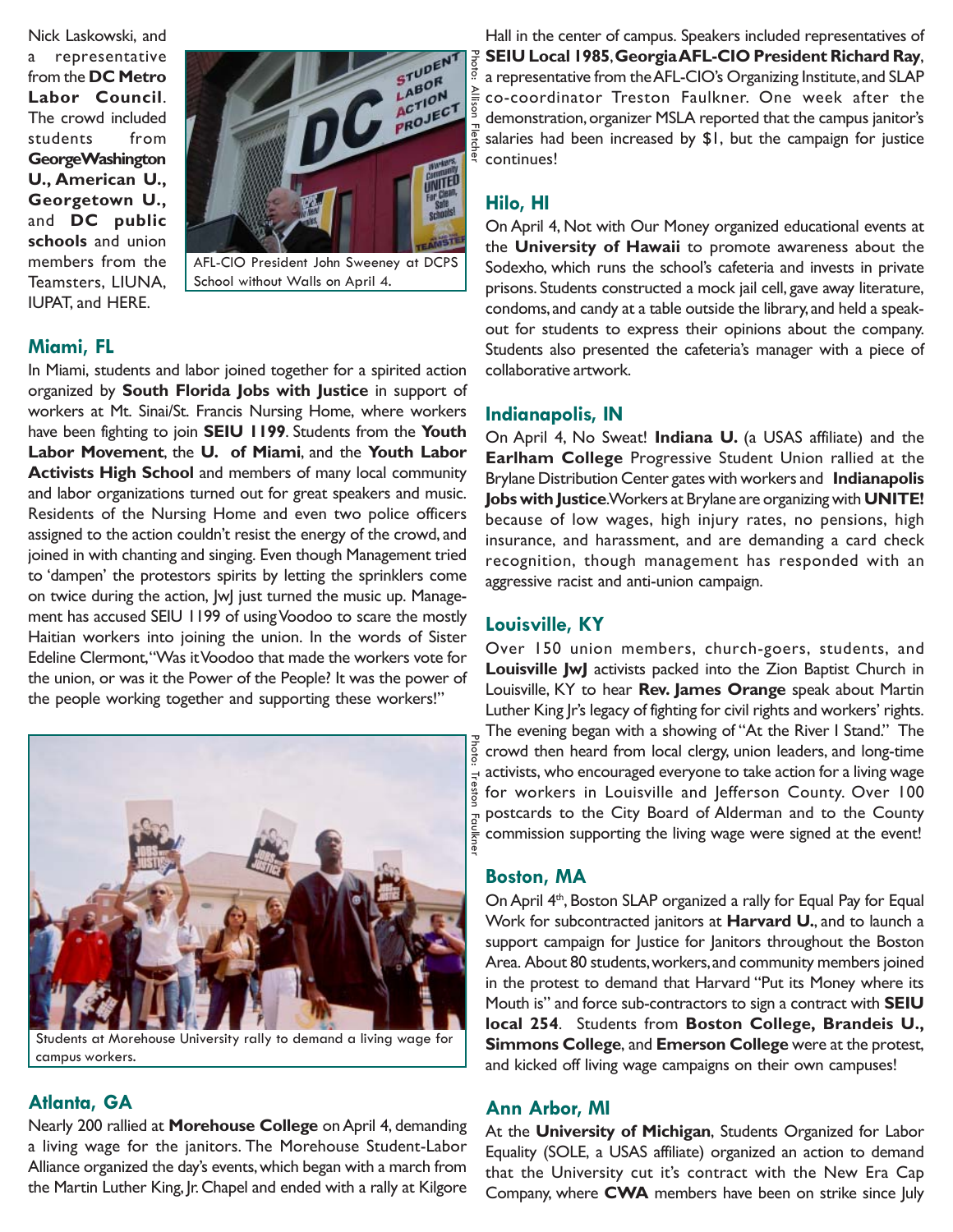2001. 25 SOLE members stormed the administration building and read worker testimony through a bullhorn. Students wrapped the entire administration building in a 360-foot banner covered in slogans like "people before profit" and "how long will the administration ignore the workers." UM President Joe White later announced to the students that he will cut the University's contract with New Era Cap!

#### **Twin Cities, MN**

About 250 people gathered at the Dakota Premium Foods Plant to support workers there who voted to unionize with the UFCW 789 over a year and a half ago. Present to protest the company's unfair treatment of its workers were **AFL-CIO**



**Secretary-Treasurer Richard Trumka**, SEIU Local 113, Machinists Union Lodge 459, and the Carpenter's Union. In addition, student groups from **Macalester College, the U. of Minnesota, St. Thomas U,** and **Hamline U.** came to show their solidarity after participating in information leafleting on labor issues on their campuses.

#### **Durham, NC**

On Wednesday, April 10<sup>th</sup>, 150 Duke U. students and workers were joined by **Triangle Area JwJ, AFSCME, IUOE**, and community allies in marching through campus to demand "No more outsourcing! People before profits!" Duke's administration has increasingly been outsourcing and contracting out crucial campus services, causing layoffs for campus workers and poor services for students. The march was the public kick-off of a campaign to force Duke to be accountable to its community by stopping all outsourcing of campus operations and treating its workers with respect and dignity. The march and rally were organized by Duke's Student Employee Relations Committee, and were endorsed by the Black Student Alliance, the Asian Student Association, FLOC,



Duke students and community members demand an end to outsourcing campus jobs.

Student Action with Farmworkers, Students Against Sweatshops, Student Peace Action Network, Hiwar, Mi Gente, and the Duke Progressive Alliance.

#### **Buffalo, NY**

At **Buffalo State U**., students held a press conference and teachin on proposed cuts to New York's tuition assistance and the need for more funding for higher education in New York State. Students and faculty spoke out against state funding cuts for education that would cause tuition to go up and would erode the wages and working conditions of part-time faculty, members of **United University Professions (AFT)**. The speak-out was sponsored by NYPIRG, the **Coalition for Economic Justice/ Jobs with Justice**, and the Coalition of Black Trade Unionists.

#### **Cleveland, OH**

At **Case Western Reserve University** there was a celebratory rally, focusing on the re-hiring of two cafeteria workers who had been fired for their union organizing activities. Student group Catalyst, **HERE Local 10, Cleveland JwJ,** and the **Cleveland AFL-CIO** sponsored the rally and provided free food to students and faculty. Music was the key to this spirited rally, with local progressive songwriters and activists Deborah Van Kleef and Susan Hagan (also an organizer with Cleveland JwJ) and Oberlin Rhythms of Resistance, a student drumming group, leading the group through the campus. Organizations supporting the event

included Heights Community<sup>3</sup> Congress and  $\frac{60}{6}$ Welfare Rights<sup>®</sup> **Organization, SEIU &** 1199, IBEW Local  $\frac{9}{3}$ 38, CWA District 4, IATSE Local 160, USWA Local 1915, AFSCME Retirees' Council and UFCW Local 880.

Photo: Jonathan Harris



Celebrating the re-hiring of 2 cafeteria workers fired for their union activity at Case Western.

#### **Philadelphia Metro Area, PA**

There were April 4<sup>th</sup> events at five Philadelphia Area colleges and universities! The day started with a rally of about 70 students & graduate employees at the **U. of Pennsylvania** to support the organizing efforts of graduate employees through **GET UP/AFT**, and to protest the increasing corporatization of the university. Penn SAS, Philadelphia JwJ, Good Schools PA, the Philadelphia Central Labor Council and AFSCME came out to support GET UP. Over 100 students at **Temple U.** gathered to protest a proposed 10% tuition hike, and to support the graduate employee union, **TUGSA/AFT**, which was bargaining for their first contract. Thirty people attended a forum called "Education is a Human Right" that was held in the evening at **Community College of Philadelphia**. At **Swarthmore College**, the Swarthmore Living Wage and Democracy campaign organized a rally attended by 150 activists to demand a living wage for campus